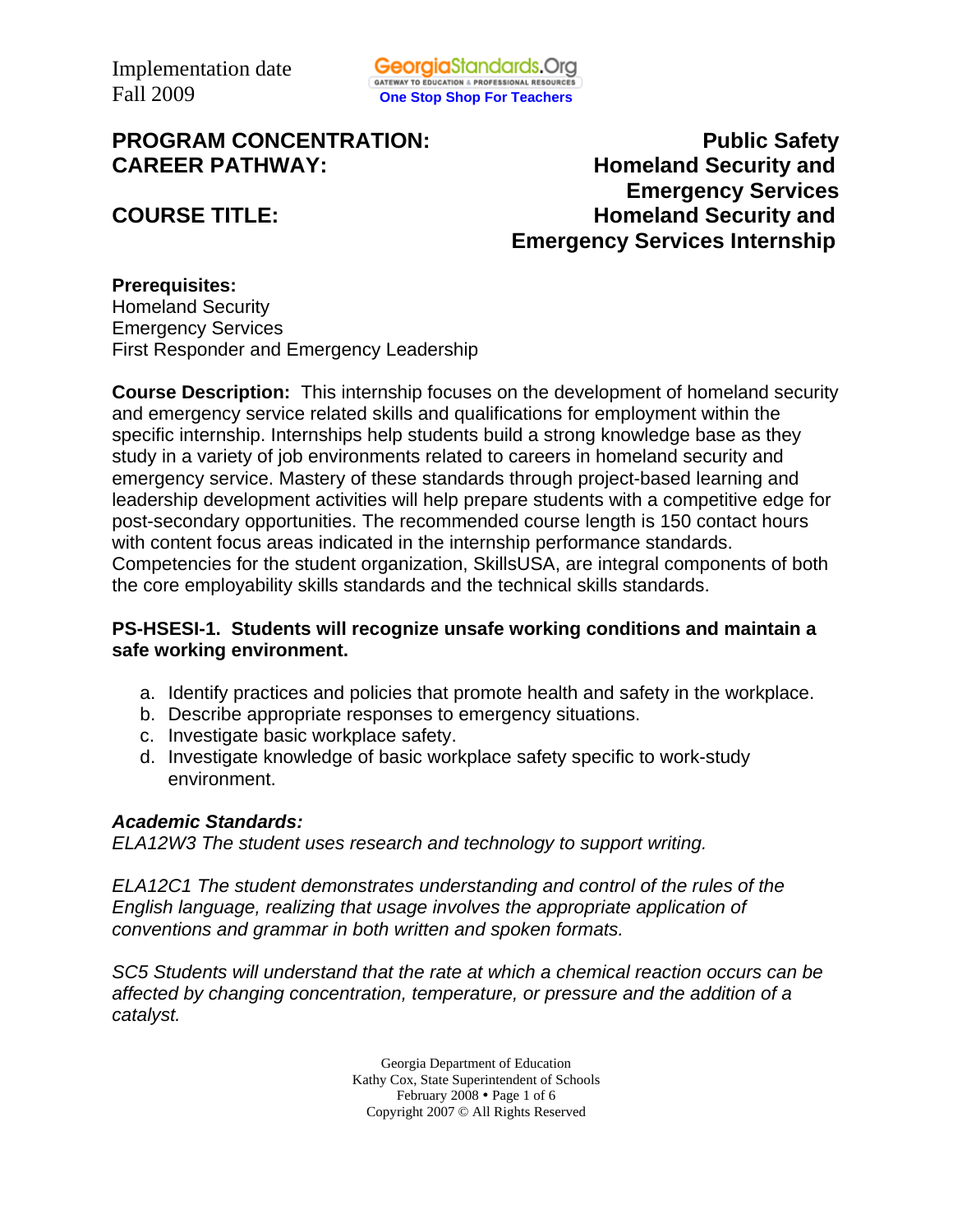# **PS-HSESI-2. Students will demonstrate integration of work-based and schoolbased learning.**

- a. Investigate career interests utilizing career assessment tools.
- b. Evaluate personal career preferences.
- c. Investigate personal career choices.
- d. Create a career plan to include post-secondary options.

# *Academic Standards:*

*ELA10RC2 The student participates in discussions related to curricular learning in all subject areas.* 

*ELA10RC3 The student acquires new vocabulary in each content area and uses it correctly.* 

*ELA10RC4 The student establishes a context for information acquired by reading across subject areas.* 

*ELA10W3 The student uses research and technology to support writing.* 

# **PS-HSESI-3. Students will demonstrate integration of academic and vocational learning.**

- a. Demonstrate knowledge of terms related to the specific area of employment.
- b. Demonstrate an in-depth knowledge of the formal functioning activities of the agency.
- c. Create a career portfolio.
- d. Develop employment records/references that will enhance employment opportunities.

# *Academic Standards:*

*ELA12C1 The student demonstrates understanding and control of the rules of the English language, realizing that usage involves the appropriate application of conventions and grammar in both written and spoken formats.* 

*ELA12LSV1 The student participates in student-to-teacher, student-to-student, and group verbal interactions.* 

# **PS-HSESI-4. Students will demonstrate occupational skill attainment.**

- a. Create a set number of goal(s) and provide supporting documentation to support proof of goal attainment.
- b. Create a reflection portfolio describing growth and ability.

Georgia Department of Education Kathy Cox, State Superintendent of Schools February  $2008 \cdot \text{Page 2 of 6}$ Copyright 2007 © All Rights Reserved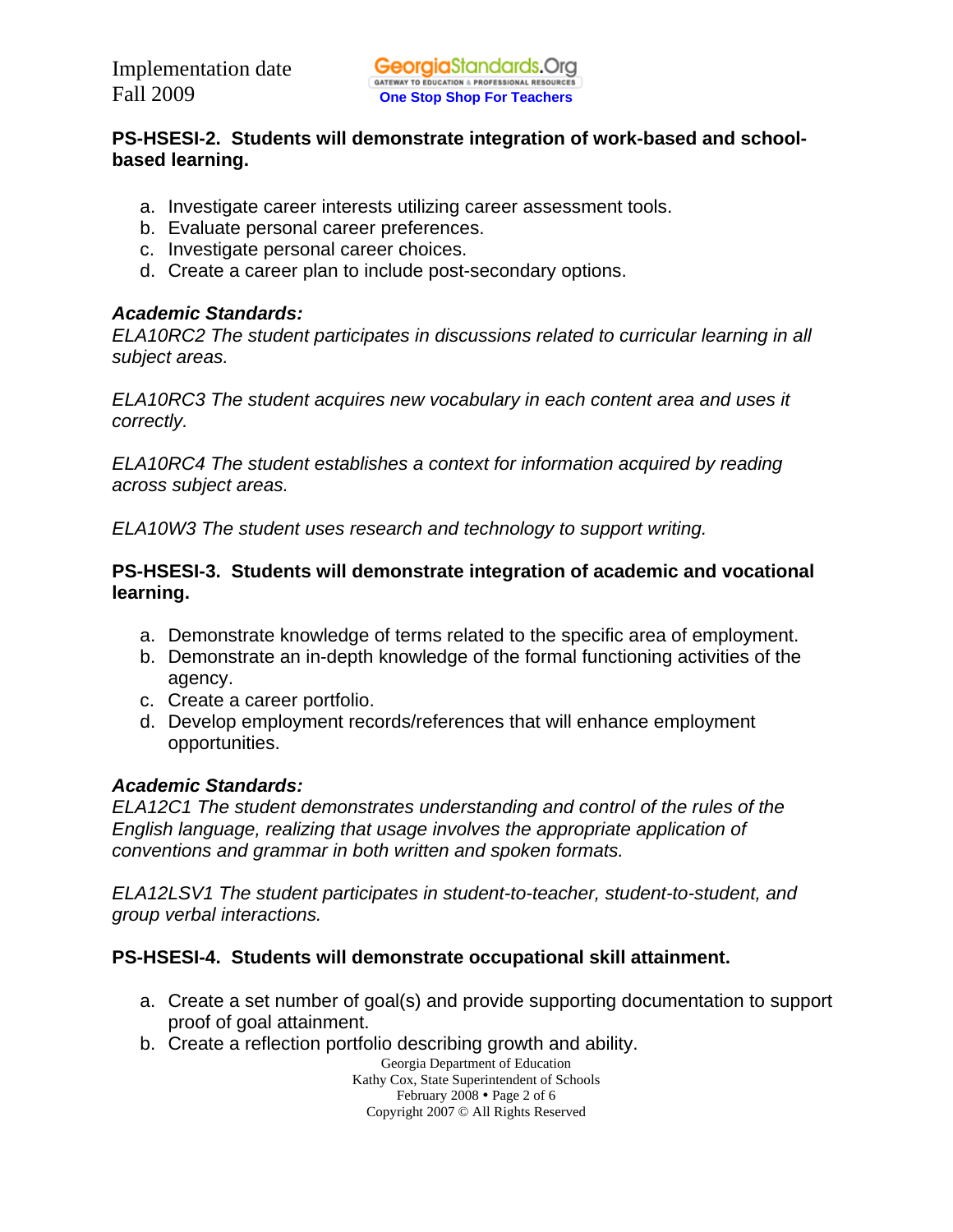c. Revise and update career plan and resume.

#### *Academic Standards:*

*ELA10RC4 The student establishes a context for information acquired by reading across subject areas.* 

*ELA10W3 The student uses research and technology to support writing.* 

*ELA12W1 The student produces writing that establishes an appropriate organizational structure, sets a context and engages the reader, maintains a coherent focus throughout, and signals a satisfying closure.* 

#### **PS-HSESI-5. Students will determine appropriate behaviors in the homeland security or emergency services work environment that ensure success.**

- a. Discuss appropriate response to praise, criticism, and anger.
- b. Discuss the benefits of complying with rules and regulations in the workplace.
- c. Analyze personal compliance with required workplace standards.
- d. Critique situations regarding effective employee attributes.
- e. Demonstrate appropriate interpersonal skills in the workplace.
- f. Demonstrate the professional expectations of workplace environment.

#### *Academic Standard:*

*ELA12LSV1 The student participates in student-to-teacher, student-to-student, and group verbal interactions.* 

**PS-HSESI-6. Students will develop a program that applies acquired homeland security and emergency service knowledge and abilities to resolve a community need.** 

- a. Identify specific concerns or needs about a component of the internship site.
- b. Collaborate with the supervising agency representative and construct possible solutions.
- c. Formalize a plan that combines all data, method of action, and expected outcomes.
- d. Devise methods of measuring successful outcomes.

#### *Academic Standard:*

*ELA12C1 The student demonstrates understanding and control of the rules of the English language, realizing that usage involves the appropriate application of conventions and grammar in both written and spoken formats.* 

> Georgia Department of Education Kathy Cox, State Superintendent of Schools February  $2008 \cdot \text{Page 3 of 6}$ Copyright 2007 © All Rights Reserved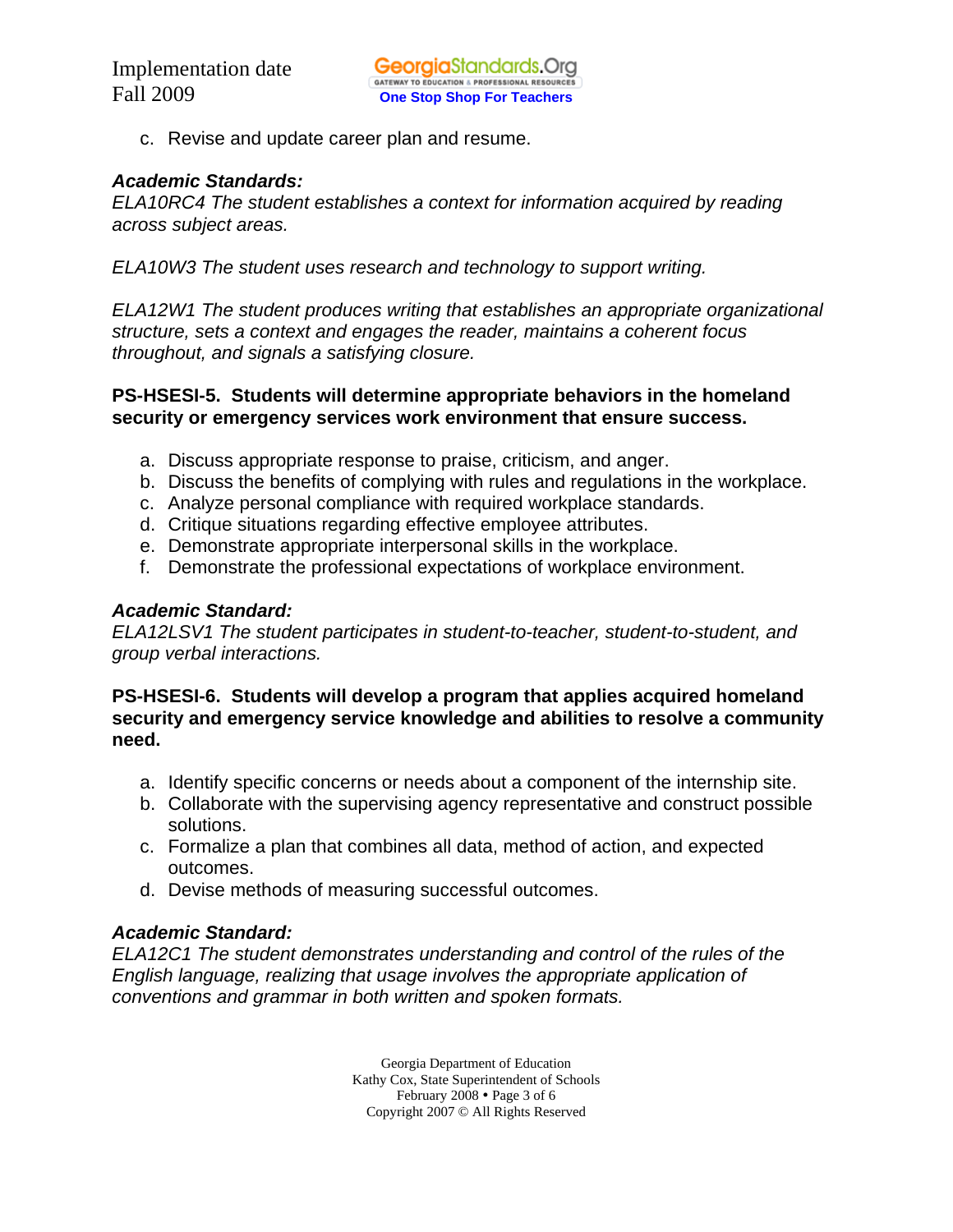# **PS–HSESI-7. Students will perform all necessary duties of the selected internship in homeland security and emergency service.**

- a. Explain policies and procedures governing the long-term objectives and day-today operations of the placement site.
- b. Assist agency personnel in completing appropriate and assigned duties.
- c. Verify successful integration of skills and knowledge through positive observations by instructor.
- d. Meet employer expectations with successful evaluations throughout the length of internship.

# *Academic Standard:*

*ELA10RC2 The student participates in discussions related to curricular learning in all*  subject areas.

# **Reading Across the Curriculum**

# **Reading Standard Comment**

After the elementary years, students engage in reading for learning. This process sweeps across all disciplinary domains, extending even to the area of personal learning. Students encounter a variety of informational as well as fictional texts, and they experience text in all genres and modes of discourse. In the study of various disciplines of learning (language arts, mathematics, science, social studies), students must learn through reading the communities of discourse of each of those disciplines. Each subject has its own specific vocabulary, and for students to excel in all subjects, they must learn the specific vocabulary of those subject areas in *context*.

Beginning with the middle grades years, students begin to self-select reading materials based on personal interests established through classroom learning. Students become curious about science, mathematics, history, and literature as they form contexts for those subjects related to their personal and classroom experiences. As students explore academic areas through reading, they develop favorite subjects and become confident in their verbal discourse about those subjects.

Reading across curriculum content develops both academic and personal interests in students. As students read, they develop both content and contextual vocabulary. They also build good habits for reading, researching, and learning. The Reading Across the Curriculum standard focuses on the academic and personal skills students acquire as they read in all areas of learning.

### *CTAE-RC-1 Students will enhance reading in all curriculum areas by:*  **Reading in All Curriculum Areas**

Georgia Department of Education Kathy Cox, State Superintendent of Schools February  $2008 \cdot \text{Page } 4$  of 6 Copyright 2007 © All Rights Reserved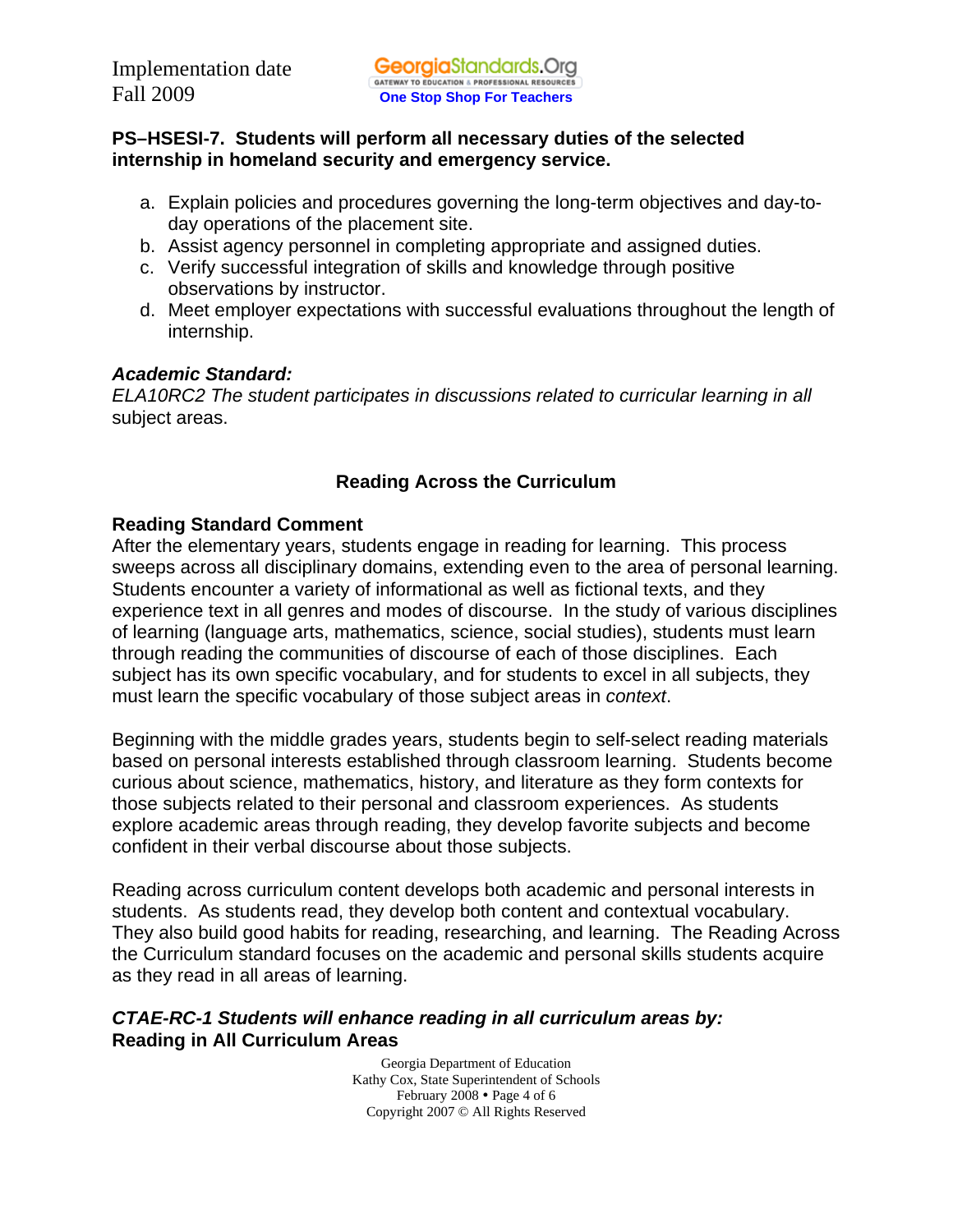-Read a minimum of 25 grade-level appropriate books per year from a variety of subject disciplines and participate in discussions related to curricular learning in all areas.

-Read both informational and fictional texts in a variety of genres and modes of discourse.

-Read technical texts related to various subject areas.

#### **Discussing Books**

-Discuss messages and themes from books in all subject areas.

-Respond to a variety of texts in multiple modes of discourse.

-Relate messages and themes from one subject area to messages and themes in another area.

-Evaluate the merit of texts in every subject discipline.

-Examine author's purpose in writing.

-Recognize the features of disciplinary texts.

### **Building Vocabulary Knowledge**

-Demonstrate an understanding of contextual vocabulary in various subjects.

-Use content vocabulary in writing and speaking.

-Explore understanding of new words found in subject area texts.

### **Establishing Context**

-Explore life experiences related to subject area content.

-Discuss in both writing and speaking how certain words are subject area related. -Determine strategies for finding content and contextual meaning for unknown words.

# **CTAE Foundation Skills**

The Foundation Skills for Career, Technical and Agricultural Education (CTAE) are critical competencies that students pursuing any career pathway should exhibit to be successful. As core standards for all career pathways in all program concentrations, these skills link career, technical and agricultural education to the state's academic performance standards.

The CTAE Foundation Skills are aligned to the foundation of the U. S. Department of Education's 16 Career Clusters. Endorsed by the National Career Technical Education Foundation (NCTEF) and the National Association of State Directors of Career Technical Education Consortium (NASDCTEc), the foundation skills were developed from an analysis of all pathways in the sixteen occupational areas. These standards were identified and validated by a national advisory group of employers, secondary and postsecondary educators, labor associations, and other stakeholders. The Knowledge and Skills provide learners a broad foundation for managing lifelong learning and career transitions in a rapidly changing economy.

**CTAE-FS-1 Technical Skills:** Learners achieve technical content skills necessary to pursue the full range of careers for all

> Georgia Department of Education Kathy Cox, State Superintendent of Schools February 2008  $\cdot$  Page 5 of 6 Copyright 2007 © All Rights Reserved